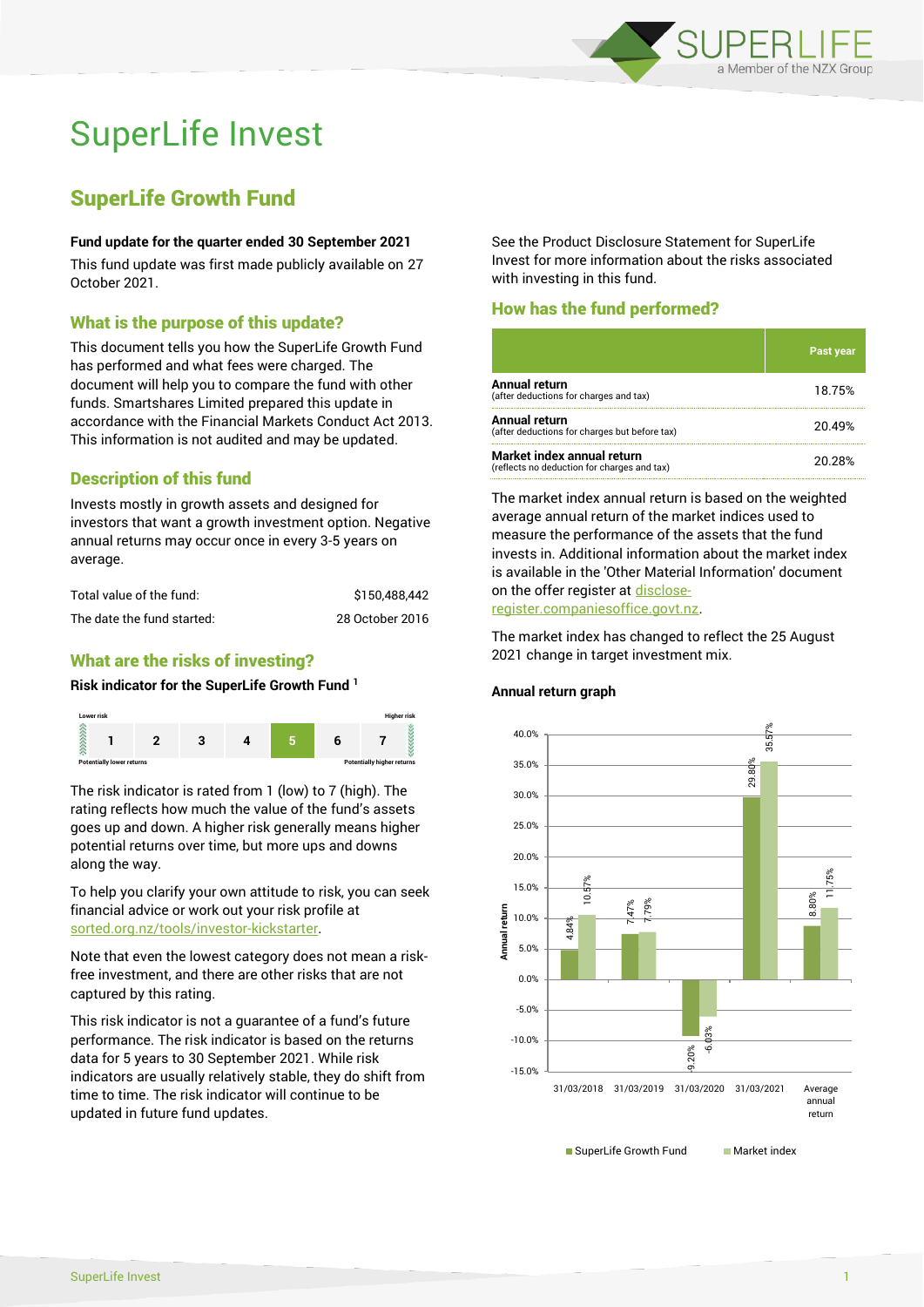

This shows the return after fund charges and tax for each year ending 31 March since the fund started. The last bar shows the average annual return since the fund started, up to 30 September 2021.

**Important:** This does not tell you how the fund will perform in the future.

Returns in this update are after tax at the highest prescribed investor rate (PIR) of tax for an individual New Zealand resident. Your tax may be lower.

# What fees are investors charged?

Investors in the SuperLife Growth Fund are charged fund charges. In the year to 31 March 2021 these were:

|                                                       | % per annum of fund's<br>net asset value |  |  |
|-------------------------------------------------------|------------------------------------------|--|--|
| <b>Total fund charges</b>                             | 0.51%                                    |  |  |
| Which are made up of:                                 |                                          |  |  |
| <b>Total management and administration</b><br>charges | 0.51%                                    |  |  |
| Including:                                            |                                          |  |  |
| Manager's basic fee                                   | 0.50%                                    |  |  |
| Other management and<br>administration charges        | 0.01%                                    |  |  |
| Other charges                                         | Dollar amount per investor               |  |  |
| Administration fee                                    | з<br>\$12 per annum                      |  |  |

Investors may also be charged individual action fees for specific actions or decisions (for example, if an investor has a financial adviser and has agreed to pay a fee to the adviser for providing financial advice). See the Product Disclosure Statement for SuperLife Invest for more information about those fees.

The fees set out above include GST where applicable.

Small differences in fees and charges can have a big impact on your investment over the long term.

# Example of how this applies to an investor

Jess had \$10,000 in the fund at the start of the year and did not make any further contributions. At the end of the year, Jess received a return after fund charges were deducted of \$1,875 (that is 18.75% of her initial \$10,000). Jess paid other charges of \$12. This gives Jess a total return after tax of \$1,863 for the year.

### What does the fund invest in?

#### **Actual investment mix**

This shows the types of assets that the fund invests in.



#### **Target investment mix**

This shows the mix of assets that the fund generally intends to invest in.

| <b>Asset Category</b>        | <b>Target asset mix</b> |
|------------------------------|-------------------------|
| Cash and cash equivalents    | 6.00%                   |
| New Zealand fixed interest   | 5.00%                   |
| International fixed interest | 9.00%                   |
| Australasian equities        | 19.00%                  |
| International equities       | 51.00%                  |
| Listed property              | 5.00%                   |
| Unlisted property            |                         |
| Commodities                  |                         |
| Other                        | 5.00%                   |